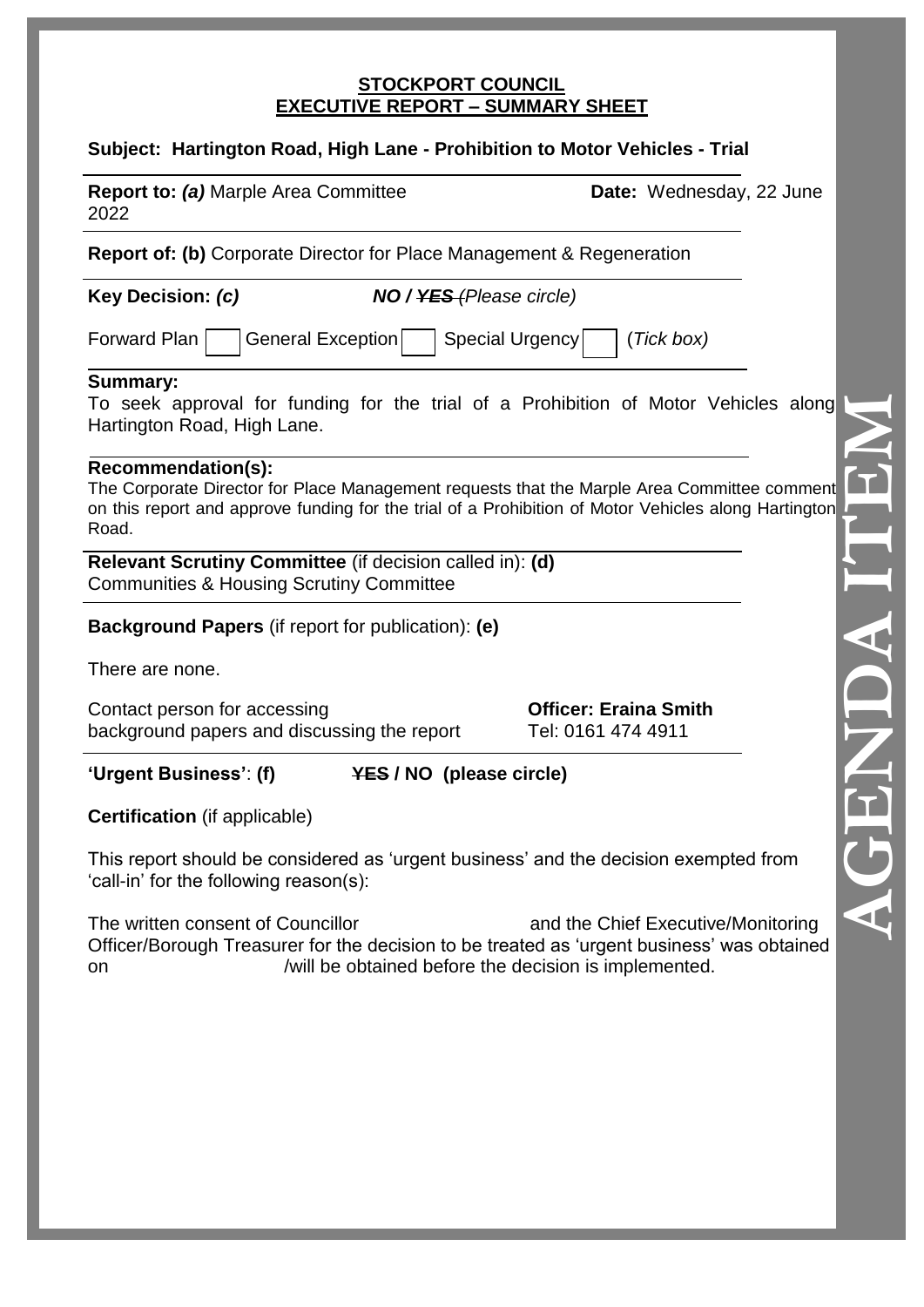#### **Hartington Road, High Lane - Prohibition of Motor Vehicles - Trial**

Report of the Corporate Director for Place Management & Regeneration

#### **1. INTRODUCTION AND PURPOSE OF REPORT**

1.1. Local ward councillors had previously raised concerns, regarding the amount of traffic using Hartington Road as a rat run to avoid traffic on the A6 Buxton Road. This is believed to have increased since the opening of the A555.

#### **2. BACKGROUND**

2.1 As part of the High Lane A6MARR Mitigation measures a post scheme consultation was carried out in February 2020. The feedback from residents was that they believed speeding, and rat running had increased along Hartington Road. Local Councillors have subsequently requested that a scheme be developed allowing a trial closure of this road at a suitable location to prevent traffic using it to avoid the A6 queues between Park Road and Alderdale Drive.

The usual process is to develop an outline design for the proposed scheme, agree the area which may be impacted on and an appropriate consultation process, undertake a consultation and review its results to inform a final proposed scheme, report to committee, detailed design, legal notification and construction. A consultation would normally be required prior to installation as per the agreed council policy.

However, as this proposal is to address concerns raised at previous consultations and a trial, the following is proposed:

To conduct a trail of a 'Prohibition of Motor Vehicles' on Hartington Road at the junction of Park Road.

This will involve:

- Design to identify the location of the 'Prohibition' this will be a physical obstruction in the form of water filled barriers and associated signage to advise drivers.
- Automated traffic counts at locations to determine existing level and speed of vehicles using this route.
- Consultation with Emergency Services, Cheshire East Council (as a section of Park Road is within their borough), Waste Section (for waste collection). Post office

If no adverse comments are received a report with then be submitted to Area Committee requesting approval of an Experiment Traffic Regulation Order to carry out the trial.

Before the trial commences its timing and purpose, including implementation and removal date, will need to be communicated to local residents and road users. Officers will also communicate with the local school and nursery requesting their assistance with informing parents, carers, school visitors and employees.